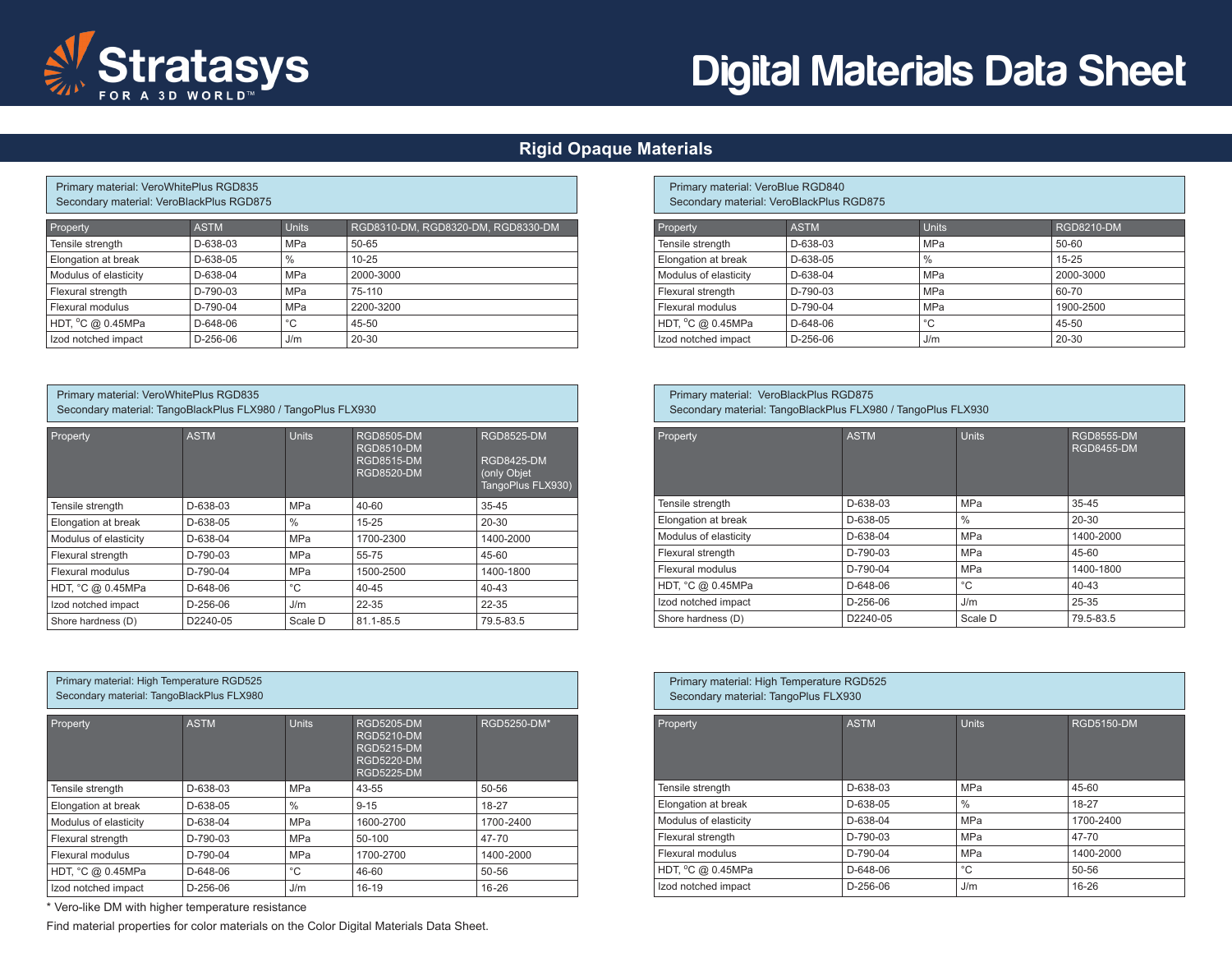## **Rigid Opaque Materials**

#### Primary material: VeroWhitePlus RGD835 Secondary material: TangoBlack FLX973

| Property              | <b>ASTM</b> | <b>Units</b> | <b>RGD8110</b><br>$-DM$ | <b>RGD8120</b><br>$-DM$ | RGD8130<br>$-DM$ |
|-----------------------|-------------|--------------|-------------------------|-------------------------|------------------|
| Tensile strength      | $D-638-03$  | MPa          | 45-65                   | 46-65                   | 27-33            |
| Elongation at break   | $D-638-05$  | $\%$         | $10 - 30$               | $10 - 30$               | 25-35            |
| Modulus of elasticity | $D-638-04$  | <b>MPa</b>   | 2000-3000               | 2000-3000               | 1500-2100        |
| Flexural strength     | $D-790-03$  | <b>MPa</b>   | 70-100                  | 70-100                  | $40 - 50$        |
| Flexural modulus      | $D-790-04$  | MPa          | 2000-3000               | 2000-3000               | 1400-1800        |
| HDT, °C @ 0.45MPa     | $D-648-06$  | $^{\circ}$ C | $43 - 50$               | $43 - 50$               | $40 - 45$        |
| Izod notched impact   | $D-256-06$  | J/m          | $20 - 35$               | $20 - 35$               | $30 - 40$        |

## **Transparent Materials**

#### Primary material: RGD720 Secondary material: VeroBlackPlus RGD875

| Property              | <b>ASTM</b> | <b>Units</b>  | RGD7513-DM (Dots)<br>RGD7523-DM (Grid) |
|-----------------------|-------------|---------------|----------------------------------------|
| Tensile strength      | D-638-03    | <b>MPa</b>    | 50-65                                  |
| Elongation at break   | D-638-05    | $\frac{0}{0}$ | $15 - 25$                              |
| Modulus of elasticity | D-638-04    | <b>MPa</b>    | 2000-3000                              |
| Flexural strength     | $D-790-03$  | <b>MPa</b>    | 80-110                                 |
| Flexural modulus      | $D-790-04$  | MPa           | 2700-3300                              |
| HDT, °C @ 0.45MPa     | $D-648-06$  | °C            | 45-50                                  |
| Izod notched impact   | D-256-06    | J/m           | $20 - 30$                              |

| Property              | <b>ASTM</b> | Units.        | <b>RGD7210-DM</b> | <b>RGD7220-DM</b> | <b>RGD7230-DM</b> |
|-----------------------|-------------|---------------|-------------------|-------------------|-------------------|
|                       |             |               |                   |                   |                   |
|                       |             |               |                   |                   |                   |
| Tensile strength      | $D-638-03$  | MPa           | 50-55             | 50-55             | 45-50             |
| Elongation at break   | D-638-05    | $\frac{0}{0}$ | $15 - 25$         | $15 - 25$         | $15 - 25$         |
|                       |             |               |                   |                   |                   |
| Modulus of elasticity | D-638-04    | MPa           | 2200-2500         | 2000-2300         | 1700-2000         |
|                       |             |               |                   |                   |                   |
| Flexural strength     | $D-790-03$  | <b>MPa</b>    | 80-90             | 75-85             | 70-80             |
|                       |             |               |                   |                   |                   |
| Flexural modulus      | $D-790-04$  | <b>MPa</b>    | 2300-2700         | 2200-2600         | 2100-2400         |
|                       |             |               |                   |                   |                   |
| HDT, °C @ 0.45MPa     | D-648-06    | $^{\circ}$ C  | 45-50             | 45-50             | 45-50             |
|                       |             |               |                   |                   |                   |
| Izod notched impact   | D-256-06    | J/m           | 20-30             | 20-30             | 20-30             |
|                       |             |               |                   |                   |                   |

Primary material: RGD720

Secondary material: TangoBlack FLX973

Primary material: VeroClear RGD810 Secondary material: TangoPlus FLX930 / TangoBlackPlus FLX980

| Property                    | <b>ASTM</b> | <b>Units</b> | <b>RGD8705-DM</b><br><b>RGD8710-DM</b><br><b>RGD8715-DM</b><br><b>RGD8720-DM</b> | <b>RGD8625-DM</b><br><b>RGD8725-DM</b> |
|-----------------------------|-------------|--------------|----------------------------------------------------------------------------------|----------------------------------------|
| Tensile strength            | D-638-03    | MPa          | 40-60                                                                            | $35 - 45$                              |
| Elongation at break         | D-638-05    | $\%$         | $15 - 25$                                                                        | $20 - 30$                              |
| Modulus of elasticity       | D-638-04    | MPa          | 1,700-2,300                                                                      | 1.400-2.000                            |
| Flexural strength           | $D-790-03$  | MPa          | 55-75                                                                            | 45-60                                  |
| Flexural modulus            | D-790-04    | MPa          | 1.500-2.500                                                                      | 1.400-1.800                            |
| HDT, $^{\circ}$ C @ 0.45MPa | D-648-06    | °C           | $40 - 45$                                                                        | $40 - 43$                              |
| Izod notched impact         | $D-256-06$  | J/m          | 22-35                                                                            | 25-35                                  |
| Shore hardness (D)          | D2240-05    | Scale D      | 81.1-85.5                                                                        | 79.5-83.5                              |

## **Simulated polypropylene Materials**

| Primary material: DurusWhite RGD430<br>Secondary material: VeroWhitePlus RGD835, VeroBlue RGD840, VeroBlackPlus RGD875 or RGD720 |             |               |                                                                           |  |  |  |
|----------------------------------------------------------------------------------------------------------------------------------|-------------|---------------|---------------------------------------------------------------------------|--|--|--|
| Property                                                                                                                         | <b>ASTM</b> | <b>Units</b>  | RGD4310-DM<br><b>RGD4410-DM</b><br><b>RGD4510-DM</b><br><b>RGD4710-DM</b> |  |  |  |
| Tensile strength                                                                                                                 | D-638-03    | <b>MPa</b>    | $30 - 40$                                                                 |  |  |  |
| Elongation at break                                                                                                              | D-638-05    | $\frac{0}{0}$ | $40 - 50$                                                                 |  |  |  |
| Modulus of elasticity                                                                                                            | $D-638-04$  | <b>MPa</b>    | 1200-1600                                                                 |  |  |  |
| Flexural strength                                                                                                                | D-790-03    | <b>MPa</b>    | 40-50                                                                     |  |  |  |
| Flexural modulus                                                                                                                 | $D-790-04$  | <b>MPa</b>    | 1300-1700                                                                 |  |  |  |
| HDT, °C @ 0.45MPa                                                                                                                | D-648-06    | °C            | $40 - 45$                                                                 |  |  |  |
| Izod notched impact                                                                                                              | $D-256-06$  | J/m           | $35 - 45$                                                                 |  |  |  |

Primary material: VeroWhitePlus RGD835 Secondary material: TangoPlus FLX930 / TangoBlackPlus FLX980

| Property              | <b>ASTM</b> | <b>Units</b> | RGD8430-DM<br><b>RGD8530-DM</b> |
|-----------------------|-------------|--------------|---------------------------------|
| Tensile strength      | D-638-03    | <b>MPa</b>   | 29-38                           |
| Elongation at break   | D-638-05    | $\%$         | 25-35                           |
| Modulus of elasticity | D-638-04    | <b>MPa</b>   | 1100-1700                       |
| Flexural strength     | D-790-03    | <b>MPa</b>   | $35 - 45$                       |
| Flexural modulus      | $D-790-04$  | <b>MPa</b>   | 1200-1500                       |
| HDT, °C @ 0.45MPa     | $D-648-06$  | °C           | $38 - 41$                       |
| Izod notched impact   | $D-256-06$  | J/m          | $21 - 40$                       |
| Shore hardness (D)    | D2240-05    | Scale D      | 76.1-81.7                       |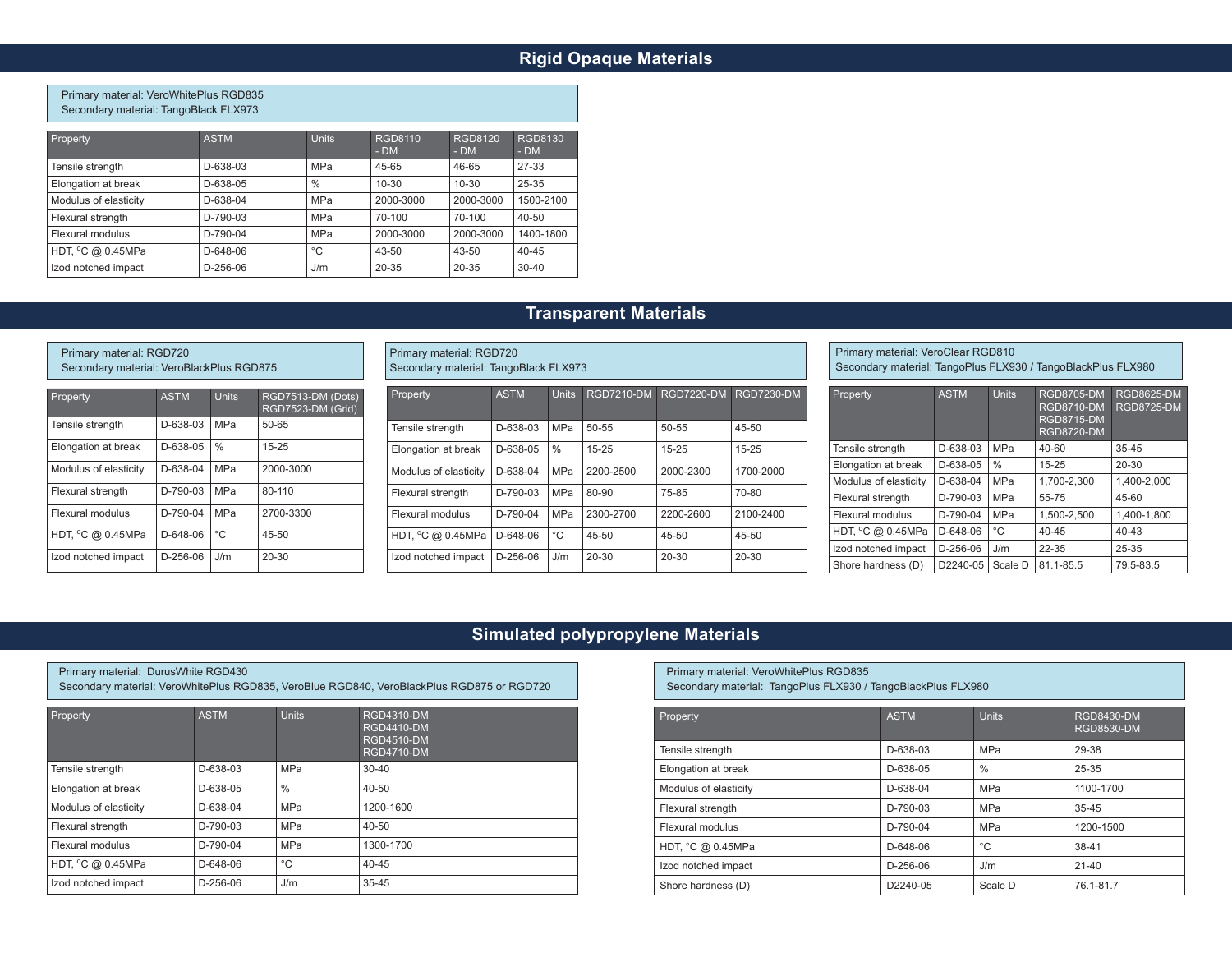## **Simulated Polypropylene Materials (cont.)**

#### Primary material: VeroBlackPlus RGD875 Secondary material: TangoPlus FLX930 / TangoBlackPlus FLX980

| Property              | <b>ASTM</b> | Units      | <b>RGD8460-DM</b><br>RGD8560-DM |
|-----------------------|-------------|------------|---------------------------------|
| Tensile strength      | D-638-03    | <b>MPa</b> | 29-38                           |
| Elongation at break   | D-638-05    | $\%$       | 25-35                           |
| Modulus of elasticity | D-638-04    | <b>MPa</b> | 1100-1700                       |
| Flexural strength     | $D-790-03$  | <b>MPa</b> | $35 - 45$                       |
| Flexural modulus      | $D-790-04$  | <b>MPa</b> | 1200-1500                       |
| HDT, °C @ 0.45MPa     | $D-648-06$  | °C         | 38-41                           |
| Izod notched impact   | $D-256-06$  | J/m        | $21 - 40$                       |
| Shore hardness (D)    | D2240-05    | Scale D    | 76.1-81.7                       |

### Primary material: Endur

Secondary material: TangoBlackPlus FLX980

| Property              | <b>ASTM</b> | <b>Units</b>  | <b>RGD4805-DM</b><br><b>RGD4810-DM</b><br><b>RGD4815-DM</b><br><b>RGD4820-DM</b> |
|-----------------------|-------------|---------------|----------------------------------------------------------------------------------|
| Tensile strength      | D-638-03    | <b>MPa</b>    | 25-45                                                                            |
| Elongation at break   | D-638-05    | $\frac{0}{0}$ | $35 - 45$                                                                        |
| Modulus of elasticity | D-638-04    | <b>MPa</b>    | 1200-1800                                                                        |
| Flexural strength     | $D-790-03$  | <b>MPa</b>    | $30 - 40$                                                                        |
| Flexural modulus      | D-790-04    | <b>MPa</b>    | 1000-1400                                                                        |
| HDT, °C @ 0.45MPa     | D-648-06    | °C            | 43-48                                                                            |
| Izod notched impact   | D-256-06    | J/m           | 50-70                                                                            |
| Shore hardness (D)    | D2240-05    | Scale D       | 81.1-85.5                                                                        |

Primary material: VeroClear RGD810

Secondary material: TangoPlus FLX930 / TangoBlackPlus FLX980

| Property              | <b>ASTM</b> | <b>Units</b> | <b>RGD8630-DM</b><br><b>RGD8730-DM</b> |
|-----------------------|-------------|--------------|----------------------------------------|
| Tensile strength      | D-638-03    | <b>MPa</b>   | 29-38                                  |
| Elongation at break   | D-638-05    | $\%$         | 25-35                                  |
| Modulus of elasticity | D-638-04    | <b>MPa</b>   | 1100-1700                              |
| Flexural strength     | $D-790-03$  | <b>MPa</b>   | 35-45                                  |
| Flexural modulus      | D-790-04    | <b>MPa</b>   | 1200-1500                              |
| HDT, °C @ 0.45MPa     | $D-648-06$  | °C           | $38 - 41$                              |
| Izod notched impact   | $D-256-06$  | J/m          | $21 - 40$                              |
| Shore hardness (D)    | D2240-05    | Scale D      | 76.1-81.7                              |

#### Primary material: Endur

Secondary material: TangoPlus FLX930 / TangoBlackPlus FLX980

| Property              | <b>ASTM</b> | <b>Units</b>  | <b>RGD4825-DM</b><br>RGD4830-DM<br><b>RGD4625-DM</b><br><b>RGD4630-DM</b> |
|-----------------------|-------------|---------------|---------------------------------------------------------------------------|
| Tensile strength      | D-638-03    | MPa           | 25-35                                                                     |
| Elongation at break   | D-638-05    | $\frac{0}{0}$ | 35-45                                                                     |
| Modulus of elasticity | D-638-04    | <b>MPa</b>    | 900-1500                                                                  |
| Flexural strength     | $D-790-03$  | <b>MPa</b>    | $20 - 35$                                                                 |
| Flexural modulus      | $D-790-04$  | <b>MPa</b>    | 800-1200                                                                  |
| HDT, °C @ 0.45MPa     | $D-648-06$  | $^{\circ}$ C  | 43-46                                                                     |
| Izod notched impact   | $D-256-06$  | J/m           | 50-70                                                                     |
| Shore hardness (D)    | D2240-05    | Scale D       | 79.5-83.5                                                                 |

## **Rubber-like Materials**

Primary material: TangoBlackPlus FLX980 / TangoPlus FLX930 Secondary material: VeroWhitePlus RGD835

| Property                      | <b>ASTM</b> | <b>Units</b>  |             |             |             | FLX9840-DM FLX9850-DM FLX9860-DM FLX9870-DM FLX9885-DM FLX9895-DM<br>FLX9740-DM FLX9750-DM FLX9760-DM FLX9770-DM FLX9785-DM FLX9795-DM |             |              |
|-------------------------------|-------------|---------------|-------------|-------------|-------------|----------------------------------------------------------------------------------------------------------------------------------------|-------------|--------------|
| Tensile<br>strength           | $D-412$     | <b>MPa</b>    | $1.3 - 1.8$ | $1.9 - 3.0$ | $2.5 - 4.0$ | $3.5 - 5.0$                                                                                                                            | $5.0 - 7.0$ | $8.5 - 10.0$ |
| Elongation at<br><b>break</b> | $D-412$     | $\frac{0}{0}$ | 110-130     | 95-110      | 75-85       | 65-80                                                                                                                                  | 55-65       | 35-45        |
| Shore<br>hardness (A)         | $D-2240$    | Scale A 35-40 |             | 45-50       | 57-63       | 68-72                                                                                                                                  | 80-85       | 92-95        |
| Tensile tear<br>resistance    | $D-624$     | Kg/cm         | $5.5 - 7.5$ | $7.5 - 9.5$ | $11 - 13$   | 15.5-17.5                                                                                                                              | $23 - 25$   | 41-44        |

Primary material: TangoBlackPlus FLX980 / TangoPlus FLX930 Secondary material: VeroClear RGD810

| Property                   | <b>ASTM</b> | <b>UNIT</b>   | <b>FLX9040-</b><br><b>DM</b><br><b>FLX9940-</b><br><b>DM</b> | <b>FLX9050-</b><br><b>DM</b><br><b>FLX9950-</b><br><b>DM</b> | <b>FLX9060-</b><br>D <sub>M</sub><br>FLX9960-<br><b>DM</b> | <b>FLX9070-</b><br><b>DM</b><br><b>FLX9970-</b><br><b>DM</b> | <b>FLX9085-</b><br><b>DM</b><br><b>FLX9985-</b><br><b>DM</b> | <b>FLX9095-</b><br>DM.<br><b>FLX9995-</b><br><b>DM</b> |
|----------------------------|-------------|---------------|--------------------------------------------------------------|--------------------------------------------------------------|------------------------------------------------------------|--------------------------------------------------------------|--------------------------------------------------------------|--------------------------------------------------------|
| Tensile<br>strength        | $D-412$     | <b>MPa</b>    | $1.3 - 1.8$                                                  | $1.9 - 3.0$                                                  | $2.5 - 4.0$                                                | $3.5 - 5.0$                                                  | $5.0 - 7.0$                                                  | $8.5 - 10.0$                                           |
| Elongation<br>at break     | $D-412$     | $\frac{0}{0}$ | 110-130                                                      | 95-110                                                       | 75-85                                                      | 65-80                                                        | 55-65                                                        | 35-45                                                  |
| Shore<br>hardness (A)      | $D-2240$    | Scale A       | $35-40$                                                      | 45-50                                                        | 57-63                                                      | 68-72                                                        | 80-85                                                        | 92-95                                                  |
| Tensile tear<br>resistance | $D-624$     | Kg/cm         | $5.5 - 7.5$                                                  | $7.5 - 9.5$                                                  | $11 - 13$                                                  | 15.5-17.5                                                    | 23-25                                                        | 41-44                                                  |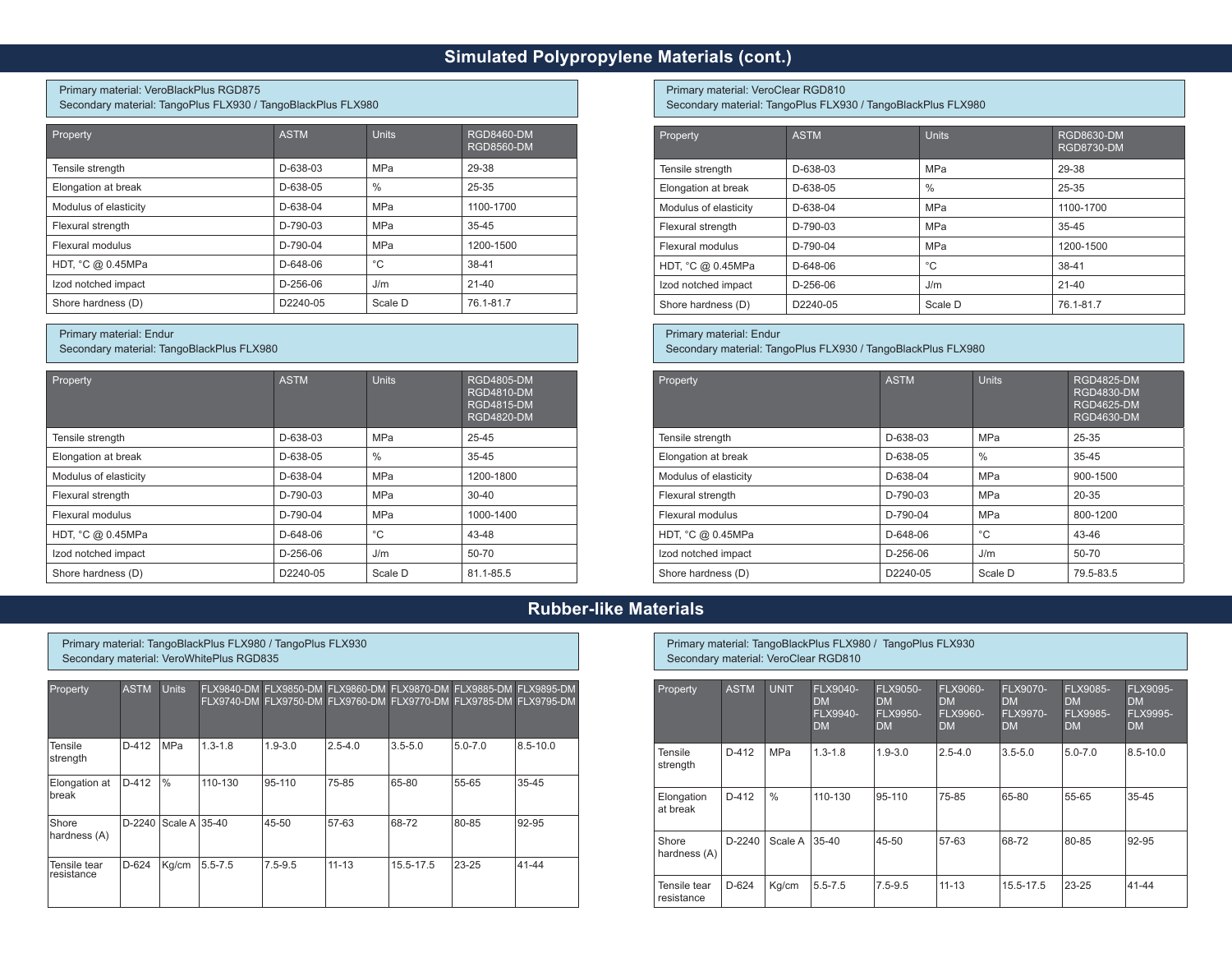## **Rubber-like Materials (cont.)**

## Primary material: TangoGray FLX950 Secondary material: VeroBlackPlus RGD875

| Property                | <b>ASTM</b> | <b>Units</b>  | FLX9610-DM |
|-------------------------|-------------|---------------|------------|
| Tensile strength        | $D-412$     | MPa           | $9 - 13$   |
| Elongation at break     | $D-412$     | $\frac{0}{0}$ | 45-55      |
| Shore hardness (A)      | $D-2240$    | Scale A       | 75-85      |
| Tensile tear resistance | $D-624$     | Kg/cm         | 45-50      |

#### Primary material: TangoPlus FLX930 / TangoBlackPlus FLX980 Secondary material: High Temperature RGD525

| Property                   | <b>ASTM</b> | <b>UNIT</b>   | <b>FLX9540-</b><br><b>DM</b><br><b>FLX9640-</b><br><b>DM</b> | <b>FLX9550-</b><br><b>DM</b><br><b>FLX9650-</b><br><b>DM</b> | <b>FLX9560-</b><br><b>DM</b><br><b>FLX9660-</b><br><b>DM</b> | <b>FLX9570-</b><br><b>DM</b><br><b>FLX9670-</b><br><b>DM</b> | FLX9585-<br><b>DM</b><br>FLX9685-<br><b>DM</b> | <b>FLX9595-DM</b><br><b>FLX9695-DM</b> |
|----------------------------|-------------|---------------|--------------------------------------------------------------|--------------------------------------------------------------|--------------------------------------------------------------|--------------------------------------------------------------|------------------------------------------------|----------------------------------------|
| Tensile<br>strength        | $D-412$     | <b>MPa</b>    | $1.3 - 1.8$                                                  | $2.0 - 2.8$                                                  | $2.8 - 4.0$                                                  | $3.8 - 4.9$                                                  | $6.0 - 7.3$                                    | $9.0 - 12$                             |
| Elongation at<br>break     | $D-412$     | $\frac{0}{0}$ | 100-130                                                      | 80-100                                                       | 60-80                                                        | 50-70                                                        | $35 - 50$                                      | $27-40$                                |
| Shore hardness<br>(A)      | $D-2240$    | Scale A       | 39-41                                                        | $52 - 55$                                                    | 60-67                                                        | 70-78                                                        | 85-87                                          | 95-96                                  |
| Tensile tear<br>resistance | $D-624$     | Kg/cm         | $5.0 - 7.0$                                                  | $8.0 - 10.0$                                                 | $10.5 - 12.5$                                                | $13 - 15$                                                    | 22.5-24.5                                      | 45-47                                  |

Primary material: TangoGray FLX950 Secondary material: TangoBlack FLX973 Property **ASTM** ASTM Units FLX9510-DM Tensile strength  $\vert$  D-412 MPa 1-3 Elongation at break  $\vert$  D-412  $\vert$  % 35-45 Shore hardness (A)  $D-2240$  Scale A 60-70 Tensile tear resistance  $\vert$  D-624 Kg/cm 5.0-7.0

#### Property ASTM Units FLX2140-DM FLX2150- FLX2040-DM DM FLX2050- D<sub>M</sub> FLX2160- DM FLX2060- DM FLX2170- DMFLX2070- DM FLX2185- DM FLX2085- DM FLX2195-DM FLX2095-DM Tensile strength | D-412 | MPa | 1.3-1.8 | 1.9-3.0 | 2.5-4.0 | 3.5-5 | 5.5-7.0 | 8.5-10 Elongation at break D-412 % 110-130 95-110 75-85 65-80 55-65 35-45 Shore hardness | D-2240 (A)  $|Scale A|$  35-40  $|45-50$   $|57-63$   $|68-72$   $|80-85$   $|92-95$ Tensile tear resistance D-624 Kg/cm 5.5-7.5 7.5-9.5 11.0-13.0 15.5-17.5 23-25 41-44

#### Primary material: TangoBlack FLX973

Secondary material: VeroWhitePlus RGD835(I), VeroBlue RGD840(III), VeroBlackPlus RGD875(IIII), RGD720(II)

| Property                   | <b>ASTM</b> | <b>Units</b> | FLX9110-DM(I)<br>FLX9410-DM (II)<br>FLX9210-DM (III)<br>FLX9310-DM (IIII) | FLX9120-DM (I)<br>FLX9420-DM (II)<br>FLX9220-DM (III)<br>FLX9320-DM (IIII) | FLX9130-DM (I)<br>FLX9430-DM (II),<br>FLX9230-DM (III)<br><b>FLX9330-DM (IIII)</b> |
|----------------------------|-------------|--------------|---------------------------------------------------------------------------|----------------------------------------------------------------------------|------------------------------------------------------------------------------------|
| Tensile strenath           | $D-412$     | MPa          | $2 - 4$ .                                                                 | $3-5$                                                                      | $7 - 11$                                                                           |
| Elongation at break        | $D-412$     | $\%$         | 45-55                                                                     | $35 - 45$                                                                  | $35 - 45$                                                                          |
| Shore hardness (A)         | $D-2240$    | Scale A      | 75-85                                                                     | 80-90                                                                      | $90 - 100$                                                                         |
| Tensile tear<br>resistance | $D-624$     | Kg/cm        | $7-9$                                                                     | $13 - 17$                                                                  | $45 - 50$                                                                          |

#### Primary material: TangoBlackPlus FLX930 / TangoPlus FLX980 Secondary material: Digital ABS Ivory

Primary material: TangoBlackPlus FLX980 / TangoPlus FLX930

Secondary material: VeroBlackPlus RGD875

| Property                   | <b>ASTM</b> | <b>Units</b>    | FLX95540-<br>DM<br>FLX95040-<br><b>DM</b> | FLX95550-<br><b>DM</b><br>FLX95050-<br><b>DM</b> | <b>FLX95560-</b><br><b>DM</b><br>FLX95060-<br><b>DM</b> | FLX95570-<br><b>DM</b><br>FLX95070-<br><b>DM</b> | FLX95585-<br><b>DM</b><br>FLX95085-<br><b>DM</b> | <b>FLX2195-DM</b><br><b>FLX2095-DM</b> |
|----------------------------|-------------|-----------------|-------------------------------------------|--------------------------------------------------|---------------------------------------------------------|--------------------------------------------------|--------------------------------------------------|----------------------------------------|
| Tensile strength           | $D-412$     | <b>MPa</b>      | $2.3 - 2.5$                               | $3.2 - 3.5$                                      | $3.8 - 4.3$                                             | $4.7 - 5.0$                                      | $7.0 - 7.7$                                      | $9.8 - 10.6$                           |
| Elongation at<br>break     | $D-412$     | $\frac{0}{0}$   | 145-155                                   | 125-135                                          | 95-110                                                  | 80-90                                            | $50 - 65$                                        | $40 - 50$                              |
| Shore hardness<br>(A)      | $D-2240$    | Scale A   35-45 |                                           | 45-55                                            | 55-65                                                   | 65-75                                            | 80-90                                            | $90 - 100$                             |
| Tensile tear<br>resistance | $D-624$     | Kg/cm           | $5.5 - 6.5$                               | 8.5-10.5                                         | $10.0 - 12.0$                                           | $13 - 15$                                        | $22 - 26$                                        | $42 - 52$                              |